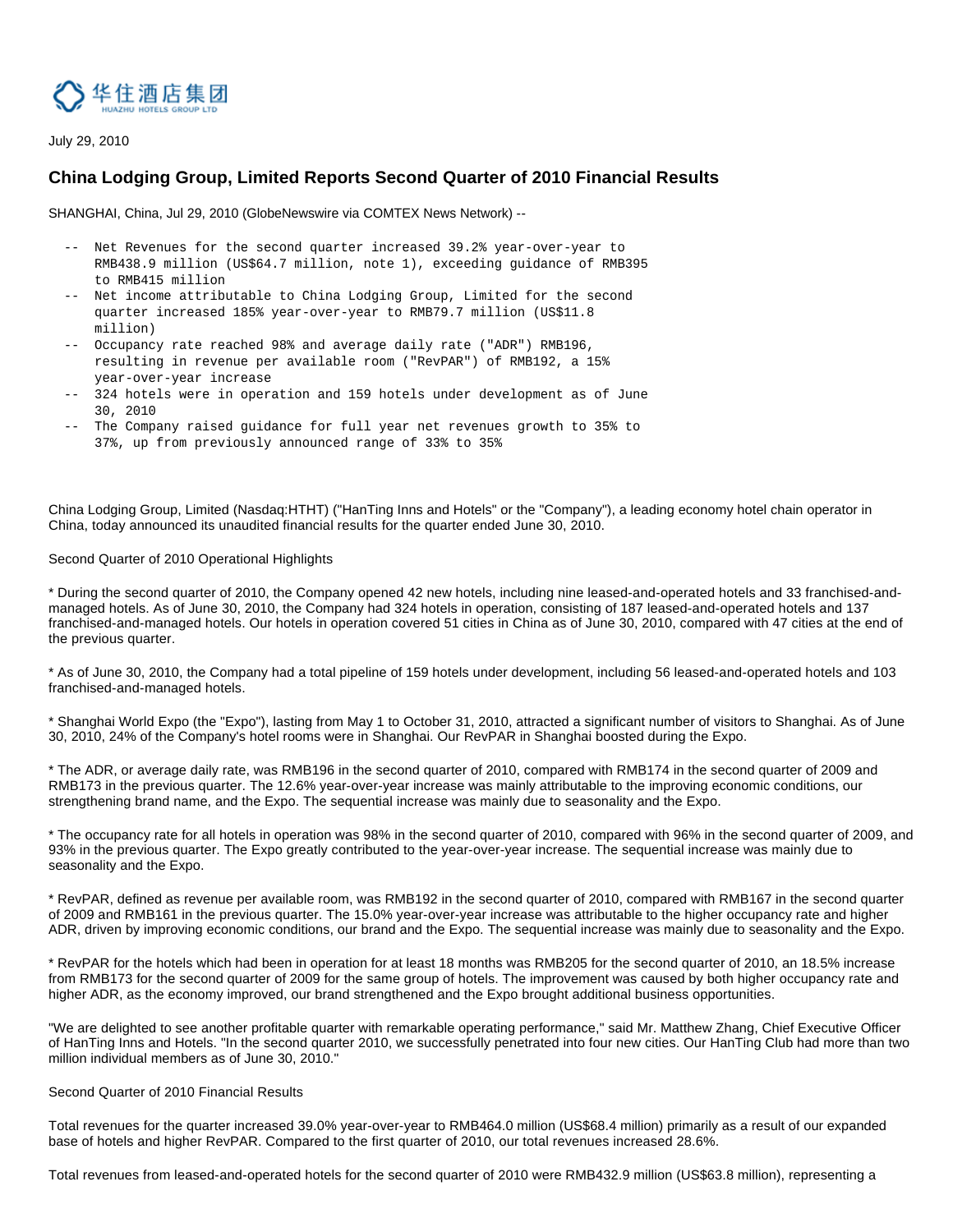34.6% increase year-over-year as both the number of leased-and-operated hotels and the revenue per leased-and-operated hotel increased. As of June 30, 2010, we had 187 leased-and-operated hotels in operation, compared with 160 a year ago.

Total revenues from franchised-and-managed hotels for the second quarter of 2010 were RMB31.1 million (US\$4.6 million), representing a 153.6% increase year-over-year due to the increased number of franchised-and-managed hotels and higher RevPAR. As of June 30, 2010, we had 137 franchised-and-managed hotels in operation, compared with 40 a year ago.

Net revenues for the second quarter of 2010 were RMB438.9 million (US\$64.7 million), representing an increase of 39.2% year-over-year and an increase of 28.7% sequentially.

Total operating costs and expenses for the second quarter of 2010 were RMB334.3 million (US\$49.3 million), compared to RMB277.3 million (US\$40.6 million) in the second quarter of 2009 and RMB323.7 million (US\$47.4 million) in the previous quarter. Total operating costs and expenses excluding share-based compensation expenses (non-GAAP) for the quarter were RMB331.3 million (US\$48.9 million), representing a 20.0% increase year-over-year mainly due to our enlarged network. Major components of operating costs and expenses are described and discussed in more details below.

Hotel operating costs for the second quarter of 2010 were RMB273.6 million (US\$40.4 million), compared to RMB239.1 million (US\$35.0 million) in the second quarter of 2009 and RMB272.2 million (US\$39.9 million) in the previous quarter. Total hotel operating costs excluding sharebased compensation expenses (non-GAAP) were RMB273.3 million (US\$40.3 million), representing 62.3% of net revenues, compared to 75.9% for the same quarter in 2009 and 79.7% in the previous quarter. The year-over-year decrease in hotel operating costs as a percentage of net revenues was primarily due to higher revenue per hotel and increased proportion of franchised revenues. Sequentially the hotel operating costs as a percentage of net revenues decreased as the second quarter had higher revenue and lower utility cost.

Selling and marketing expenses for the second quarter of 2010 were RMB16.5 million (US\$2.4 million), compared to RMB16.3 million (US\$2.4 million) in the second quarter of 2009 and RMB14.5 million (US\$2.1 million) in the previous quarter. Selling and marketing expenses excluding share-based compensation expenses (non-GAAP) were RMB16.3 million (US\$2.4 million), representing 3.7% of net revenues, compared to 5.2% for the same quarter in 2009 and 4.2% in the previous quarter.

General and administrative expenses for the second quarter of 2010 were RMB25.6 million (US\$3.8 million), compared to RMB14.2 million (US\$2.1 million) in the second quarter of 2009 and RMB25.8 million (US\$3.8 million) in the previous quarter. General and administrative expenses excluding share-based compensation expenses (non-GAAP) were RMB23.2 million (US\$3.4 million), or 5.3% of the net revenues, compared with 4.1% of the net revenues in the same period of 2009 and 6.7% in the previous quarter. The year-over-year increase in general and administrative expenses was mainly driven by increased personnel cost as a result of network expansion, and professional service fees associated with our becoming a public company.

Pre-opening expenses for the second quarter of 2010 were RMB18.6 million (US\$2.7million), representing an increase of 140.5% year-overyear and an increase of 65.5% sequentially. The increase in pre-opening expenses was mainly due to the increased number of leased-andoperated hotels under construction.

Income from operations for the quarter was RMB104.5 million (US\$15.4 million), compared to income from operations of RMB38.0 million (US\$5.6 million) in the second quarter of 2009 and income from operations of RMB17.2 million (US\$2.5 million) in the previous quarter. Excluding share-based compensation expenses, adjusted income from operations (non-GAAP) for the quarter was RMB107.5 million (US\$15.9 million), representing a 174.1% increase from the same quarter of 2009.

Net income attributable to China Lodging Group, Limited for the quarter was RMB79.7 million (US\$11.8 million), compared to net income attributable to China Lodging Group, Limited of RMB27.9 million (US\$4.1 million) in the second quarter of 2009, and net income attributable to China Lodging Group, Limited of RMB12.4 million (US\$1.8 million) in the previous quarter. Excluding share-based compensation expenses, adjusted net income attributable to the China Lodging Group, Limited (non-GAAP) for the quarter was RMB82.7 million (US\$12.2 million), representing a 183.1% increase from the second quarter of 2009. The year-over-year improvement on profit was mainly attributable to the improved RevPAR and the increased number of hotels in our network. The sequential increase in profit was mainly due to seasonality and the favorable impact of the Expo.

Basic and diluted net earnings per share/ADS. For the second quarter of 2010, basic net earnings per share was RMB0.33(US\$0.05), while diluted net earnings per share was RMB0.32 (US\$0.05); basic net earnings per ADS was RMB1.32 (US\$0.20), while diluted net earnings per ADS was RMB1.29 (US\$0.19). Excluding share-based compensation expenses, adjusted basic net earnings per share (non-GAAP) and adjusted diluted net earnings per share (non-GAAP) were RMB0.34 (US\$0.05), and adjusted basic net earnings per ADS (non-GAAP) was RMB1.37 (US\$0.20), while adjusted diluted net earnings per ADS (non-GAAP) was RMB1.34 (US\$0.20).

EBITDA (non-GAAP) for the second quarter of 2010 was RMB144.5 million (US\$21.3 million), compared to RMB71.3 million (US\$10.4 million) in the second quarter of 2009 and RMB54.9 million (US\$8.0 million) in the previous quarter. EBITDA from operating hotels (non-GAAP) was RMB163.0 million (US\$24.0 million), an increase of 106.4% from the same period of 2009 and an increase of 146.7% sequentially. The yearover-year increase in EBITDA and EBITDA from operating hotels was primarily due to the substantial expansion of hotels and improved RevPAR during the period. The sequential increase in EBITDA and EBITDA from operating hotels was mainly due to seasonality and the favorable impact of the Expo.

Cash flow. Net operating cash flow for the second quarter of 2010 was RMB143.4 million (US\$21.1 million). Cash spent on the purchase of property and equipment, which is part of investing cash flow, was RMB64.6 million (US\$9.5 million).

Cash and cash equivalents. As of June 30, 2010, the Company had cash and cash equivalents of RMB1,285.4 million (US\$189.5 million). The Company completed its initial public offering and a private placement to Ctrip.com International, Ltd. on March 26. The net proceeds of approximately US\$140 million were received in April 2010.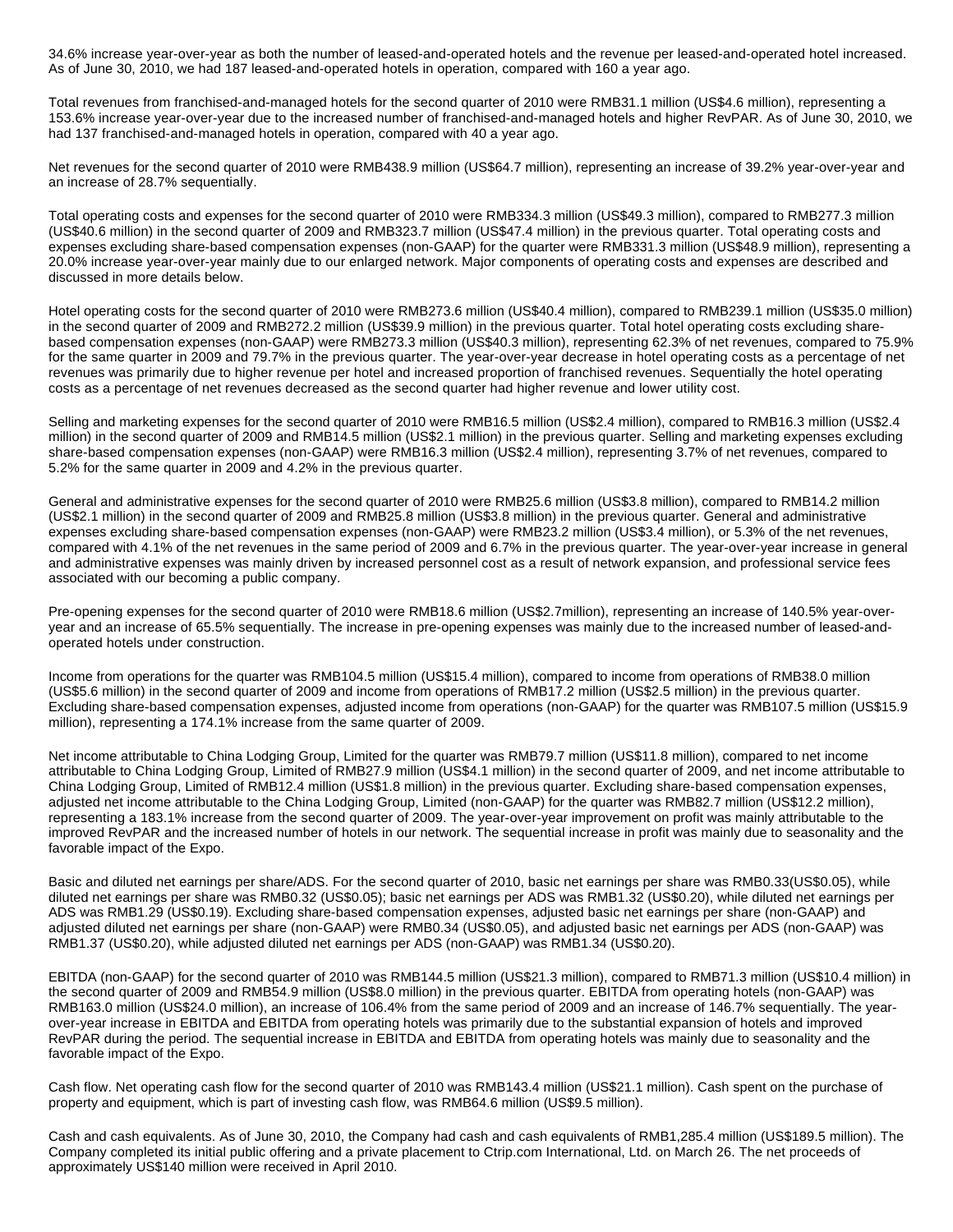### Business Outlook and Guidance

"We are pleased with the results for the first half of 2010, as we added 88 hotels and generated RMB92 million of net profit and RMB199 million of EBITDA," commented CEO Mr. Zhang. "For the full year 2010, we expect to open around 60 leased-and-operated hotels and 125 to 135 franchised-and-managed hotels."

The Company expects to achieve net revenues in the range of RMB460 to 480 million in the third quarter of 2010. In light of the stronger-thanexpected demand driven by the Expo, we adjust our full year net revenues forecast to grow 35% to 37% from 2009.

The above forecast reflects the Company's current and preliminary view, which is subject to change.

### Conference Call

HanTing Inns and Hotels' management will host a conference call at 9 p.m. EDT, Thursday, July 29, 2010 (or 9 a.m. on Friday, July 30, 2010 in the Shanghai/Hong Kong time zone) following the announcement. To participate in the event by telephone, please dial +1 (888) 830 9551 (for callers in the U.S.), +86 10 800 152 1039 (for callers in China Mainland), +852 3002 1675 (for callers in Hong Kong) or +1 (408) 961 6560 (for callers outside of the U.S., China Mainland, and Hong Kong) and entering pass code HTHT. Please dial in approximately 10 minutes before the scheduled time of the call.

A recording of the conference call will be available after the conclusion of the conference call through August 6, 2010. Please dial +1 877 482 6144 (for callers in the U.S.) or +1 617 213 4164 (for callers outside the U.S.) and entering pass code 765 274 98.

The conference call will also be webcast live over the Internet and can be accessed by all interested parties at the Company's Web site, [http://ir.htinns.com](http://ir.htinns.com/) .

### Use of Non-GAAP Financial Measures

To supplement the Company's unaudited consolidated financial results presented in accordance with U.S. GAAP, the Company uses the following non-GAAP measures defined as non-GAAP financial measures by the SEC: hotel operating costs excluding share-based compensation expenses, general and administrative expenses excluding share-based compensation expenses, selling expenses excluding share-based compensation expenses, adjusted income from operations excluding share-based compensation expenses, adjusted net income attributable to China Lodging Group, Limited excluding share-based compensation expenses, adjusted basic and diluted net earnings per share and per ADS excluding share-based compensation expenses, EBITDA and EBITDA from operating hotels. The presentation of these non-GAAP financial measures is not intended to be considered in isolation or as a substitute for the financial information prepared and presented in accordance with U.S. GAAP. For more information on these non-GAAP financial measures, please see the table captioned "Reconciliations of GAAP and non-GAAP results" set forth at the end of this release. The Company believes that these non-GAAP financial measures provide meaningful supplemental information regarding its performance by excluding share-based expenses that may not be indicative of its operating performance. The Company believes that both management and investors benefit from referring to these non-GAAP financial measures in assessing its performance and when planning and forecasting future periods. These non-GAAP financial measures also facilitate management's internal comparisons to the Company's historical performance. The Company believes these non-GAAP financial measures are useful to investors in allowing for greater transparency with respect to supplemental information used by management in its financial and operational decision making. A limitation of using non-GAAP financial measures excluding share-based compensation expenses is that share-based compensation expenses have been and will continue to be a significant recurring expense in our business. Management compensates for these limitations by providing specific information regarding the GAAP amounts excluded from each non-GAAP measure. The accompanying tables have more details on the reconciliations between GAAP financial measures that are most directly comparable to non-GAAP financial measures.

The Company believes that EBITDA is a useful financial metric to assess the operating and financial performance before the impact of investing and financing transactions and income taxes. Given the significant investments that the Company has made in leasehold improvements, depreciation and amortization expense comprises a significant portion of the cost structure. In addition, the Company believes that EBITDA is widely used by other companies in the lodging industry and may be used by investors as a measure of financial performance. The Company believes that EBITDA will provide investors with a useful tool for comparability between periods because it eliminates depreciation and amortization expense attributable to capital expenditures. The Company also uses EBITDA from operating hotels, which is defined as EBITDA before pre-opening expenses, to assess operating results of the hotels in operation. The Company believe that the exclusion of pre-opening expenses, a portion of which is non-cash rental expenses, helps facilitate year-on-year comparison of the results of operations as the number of hotels in the development stage may vary significantly from year to year. Therefore, the Company believes EBITDA from operating hotels more closely reflects the performance capability of hotels currently in operation. The calculation of EBITDA and EBITDA from operating hotels does not deduct interest income. The presentation of EBITDA and EBITDA from operating hotels should not be construed as an indication that our future results will be unaffected by other charges and gains considered to be outside the ordinary course of the business.

The use of EBITDA and EBITDA from operating hotels has certain limitations. Depreciation and amortization expense for various long-term assets, income tax and interest expense have been and will be incurred and are not reflected in the presentation of EBITDA. Pre-opening expenses have been and will be incurred and are not reflected in the presentation of EBITDA from operating hotels. Each of these items should also be considered in the overall evaluation of the results. The Company compensates for these limitations by providing the relevant disclosure of the depreciation and amortization, interest expense, income tax expense, pre-opening expenses and other relevant items both in the reconciliations to the U.S. GAAP financial measures and in the consolidated financial statements, all of which should be considered when evaluating the performance.

The terms EBITDA and EBITDA from operating hotels are not defined under U.S. GAAP, and neither EBITDA nor EBITDA from operating hotels is a measure of net income, operating income, operating performance or liquidity presented in accordance with U.S. GAAP. When assessing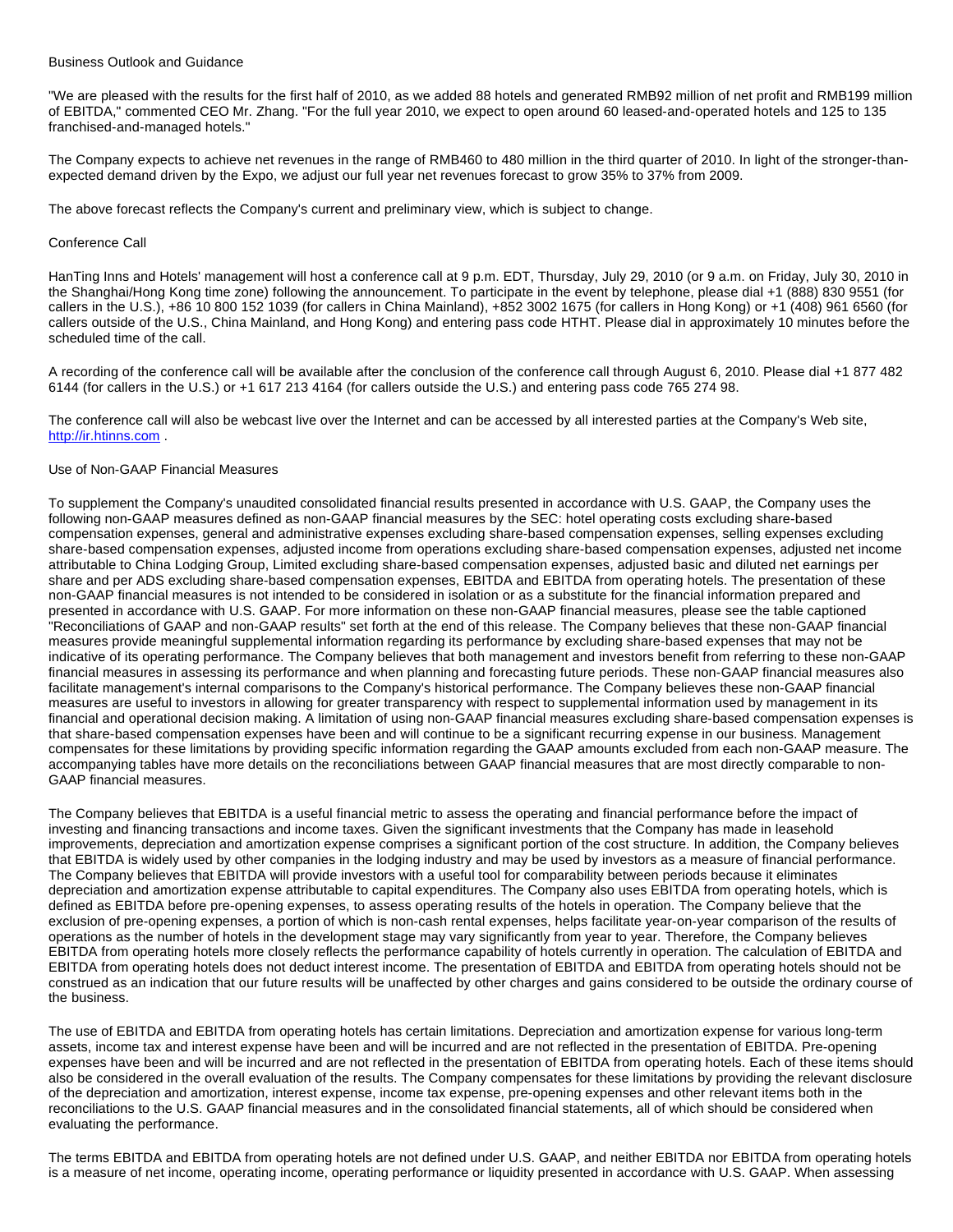the operating and financial performance, you should not consider this data in isolation or as a substitute for our net income, operating income or any other operating performance measure that is calculated in accordance with U.S. GAAP. In addition, the Company's EBITDA or EBITDA from operating hotels may not be comparable to EBITDA or EBITDA from operating hotels or similarly titled measures utilized by other companies since such other companies may not calculate EBITDA or EBITDA from operating hotels in the same manner as the Company does.

Reconciliations of the Company's non-GAAP financial measures, including EBITDA and EBITDA from operating hotels, to consolidated statement of operations information are included at the end of this press release.

About China Lodging Group, Limited

China Lodging Group, Limited ("HanTing Inns and Hotels" or the "Company") is a leading economy hotel chain operator in China. The Company provides business and leisure travelers with high-quality, and conveniently-located hotel products under three brands, namely, HanTing Seasons Hotel, HanTing Express Hotel, and HanTing Hi Inn. As of June 30, 2010, the Company had 324 hotels and 37,782 rooms in 51 cities across China.

Safe Harbor Statement Under the Private Securities Litigation Reform Act of 1995: The information in this release contains forward-looking statements which involve risks and uncertainties, including statements regarding the Company's capital needs, business strategy and expectations. Any statements contained herein that are not statements of historical fact may be deemed to be forward-looking statements, which may be identified by terminology such as "may," "should," "will," "expect," "plan," "intend," "anticipate," "believe," "estimate," "predict," "potential," "forecast," "project," or "continue," the negative of such terms or other comparable terminology. Readers should not rely on forward-looking statements as predictions of future events or results. Any or all of the Company's forward-looking statements may turn out to be wrong. They can be affected by inaccurate assumptions, risks and uncertainties and other factors which could cause actual events or results to be materially different from those expressed or implied in the forward-looking statements. In evaluating these statements, readers should consider various factors, including the risks described in "Risk Factors" beginning on page 13 and elsewhere in the Company's registration statement on Form F-1. These factors may cause the Company's actual results to differ materially from any forward-looking statement. In addition, new factors emerge from time to time and it is not possible for the Company to predict all factors that may cause actual results to differ materially from those contained in any forward-looking statements. Any projections in this release are based on limited information currently available to the Company, which is subject to change. The Company disclaims any obligation to publicly update any forward-looking statements to reflect events or circumstances after the date of this document, except as required by applicable law.

> China Lodging Group, Limited Unaudited Consolidated Balance Sheets

|                                                     | December |                                   |                     |
|-----------------------------------------------------|----------|-----------------------------------|---------------------|
|                                                     |          | 31, 2009 June 30, 2010            |                     |
|                                                     | RMB      | <b>RMB</b>                        | US\$ (<br>Note $1)$ |
|                                                     |          | (in thousands)                    |                     |
| Assets                                              |          |                                   |                     |
| Current assets:                                     |          |                                   |                     |
| Cash and cash equivalents 270,587 1,285,430 189,549 |          |                                   |                     |
| Restricted cash                                     | 500      | 13,270 1,957                      |                     |
| Accounts receivable, net                            |          | 15, 158 24, 174 3, 565            |                     |
| Amount due from related                             |          |                                   |                     |
| parties                                             |          | 4,632 4,086 603                   |                     |
| Prepaid rent                                        |          | 69,618 92,032 13,571              |                     |
| Inventories                                         |          | 8,883 7,864 1,160                 |                     |
| Other current assets                                |          | 28,976 24,193 3,566               |                     |
| Deferred tax assets                                 |          | 18,272 18,272 2,694<br>---------- | --------            |
| Total current assets                                |          | 416,626  1,469,321  216,665       |                     |
| Property and equipment,                             |          |                                   |                     |
| net                                                 |          | 1,028,267 1,089,906 160,718       |                     |
| Intangible assets, net                              |          | 20,395 34,138 5,034               |                     |
| Goodwill                                            |          | 18,452 18,452 2,721               |                     |
| Other assets                                        |          | 61,170 71,352 10,522              |                     |
| Deferred tax assets                                 |          | 36,222 37,442 5,521               |                     |
| Total assets                                        |          | ========================          | =========           |
|                                                     |          |                                   |                     |

 Liabilities, mezzanine equity and equity Current liabilities: Long-term debt, current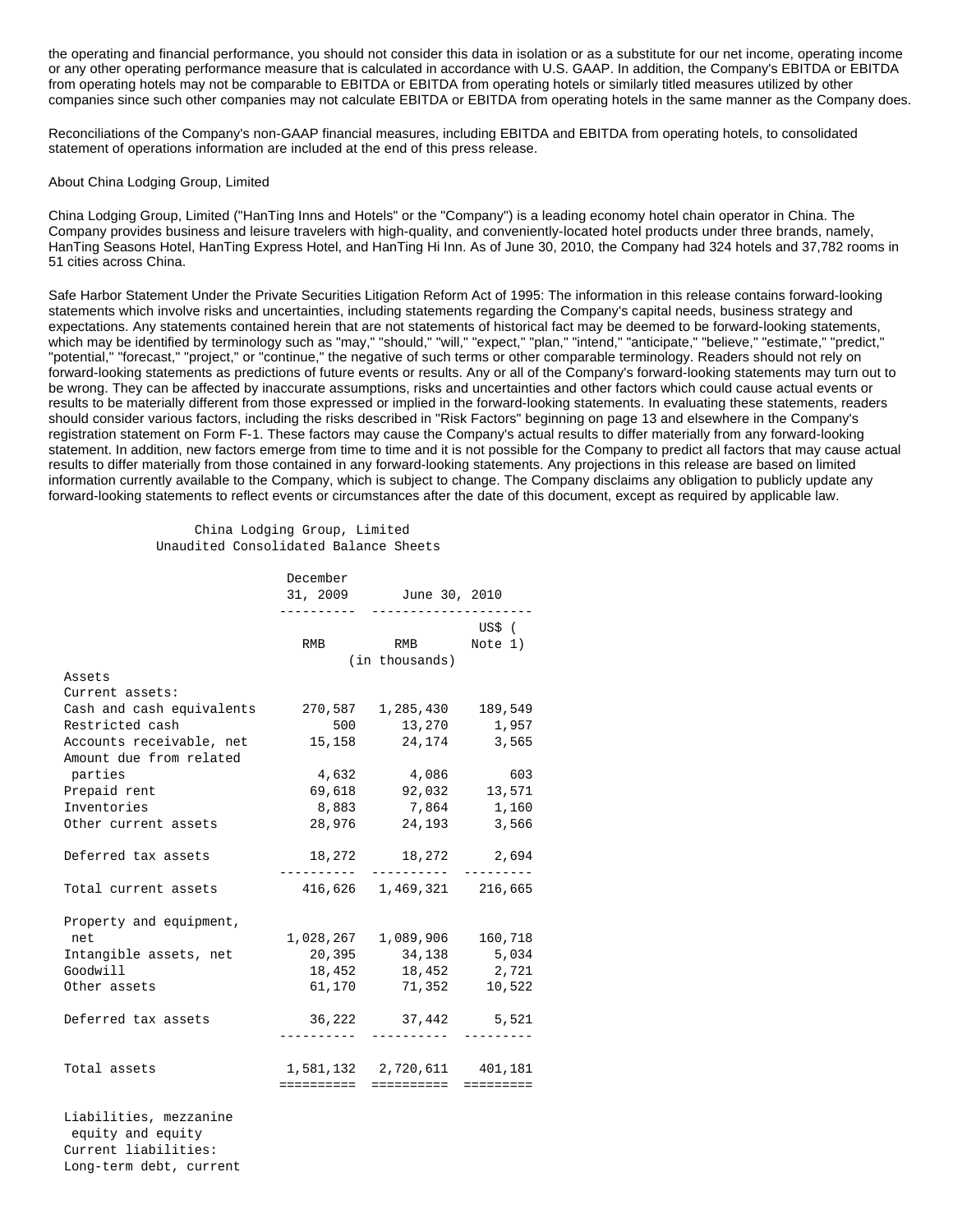| portion                                                          | 57,000                 | 12,140                                | 1,790                |
|------------------------------------------------------------------|------------------------|---------------------------------------|----------------------|
| Accounts payable                                                 | 141,571                |                                       | 156,329 23,052       |
| Amount due to related                                            |                        |                                       |                      |
| parties                                                          | 928                    | 1,796                                 | 265                  |
| Salary and welfare payable                                       | 29,597                 | 34,241                                | 5,049                |
| Deferred revenue                                                 | 43,203                 | 54,751                                | 8,074                |
| Accrued expenses and other                                       |                        |                                       |                      |
| current liabilities                                              | 89,383                 |                                       | 91, 221 13, 451      |
| Income tax payable                                               | 3,869                  | 24,880<br>__________                  | 3,669<br>--------    |
| Total current liabilities                                        | 365,551 375,358 55,350 |                                       |                      |
| Long-term debt                                                   | 80,000                 | 56,860                                | 8,385                |
| Deferred rent                                                    |                        | 174,775 197,662                       | 29,147               |
| Deferred revenue                                                 | 31,558                 |                                       | 40,075 5,909         |
| Other long-term                                                  |                        |                                       |                      |
| liabilities                                                      | 20,453                 | 36,003                                | 5,309                |
| Deferred tax liabilities                                         | 6,538                  | 6,538                                 | 964                  |
| Total liabilities                                                | ----------             | 678,875 712,496 105,064<br>.          |                      |
| Mezzanine equity<br>Series B convertible<br>redeemable preferred |                        |                                       |                      |
| shares                                                           | 796,803                |                                       |                      |
| Equity                                                           |                        |                                       |                      |
| Ordinary shares<br>Series A convertible                          | 46                     | 178                                   | 26                   |
| preferred shares                                                 | 34                     | $\sim$ $ -$                           | $\qquad \qquad -$    |
| Additional paid-in capital 351,994 2,168,395 319,752             |                        |                                       |                      |
| Accumulated deficit                                              |                        | $(245, 457)$ $(153, 307)$ $(22, 607)$ |                      |
| Accumulated other                                                |                        |                                       |                      |
| comprehensive loss                                               |                        | $(12, 528)$ $(14, 240)$               | (2,100)              |
| Total China Lodging Group,<br>Limited shareholders'              |                        |                                       |                      |
| equity                                                           |                        | 94,089 2,001,026 295,071              |                      |
| Noncontrolling interest                                          | 11,365<br>------       | 7,089<br>---------                    | 1,046                |
| Total equity                                                     | -------                | 105,454 2,008,115<br>-----------      | 296,117<br>--------- |
| Total liabilities,                                               |                        |                                       |                      |
| mezzanine equity and<br>equity                                   | 1,581,132              | 2,720,611                             | 401,181              |
|                                                                  | ==========             | ==========                            | =========            |

 Note 1: The conversion of Renminbi ("RMB") into United States dollars ("US\$") is based on the exchange rate of US\$1.00=RMB6.7815 on June 30, 2010 as set forth in H.10 statistical release of the Federal Reserve Board.

> China Lodging Group, Limited Unaudited Consolidated Statements of Operations

> > Quarter Ended

 --------------------------------------------- June 30, March 31, 2009 2010 June 30, 2010 ---------- ---------- ---------------------  $\mathbb{U} \mathbb{S}^{\zeta}$  (  $\mathbb{U} \mathbb{S}^{\zeta}$  ) and  $\mathbb{U} \mathbb{S}^{\zeta}$  ) and  $\mathbb{U} \mathbb{S}^{\zeta}$  ) and  $\mathbb{U} \mathbb{S}^{\zeta}$  ) and  $\mathbb{U} \mathbb{S}^{\zeta}$  ) and  $\mathbb{U} \mathbb{S}^{\zeta}$  ) and  $\mathbb{U} \mathbb{S}^{\zeta}$  ) and  $\mathbb{U} \mathbb{S}^{\zeta$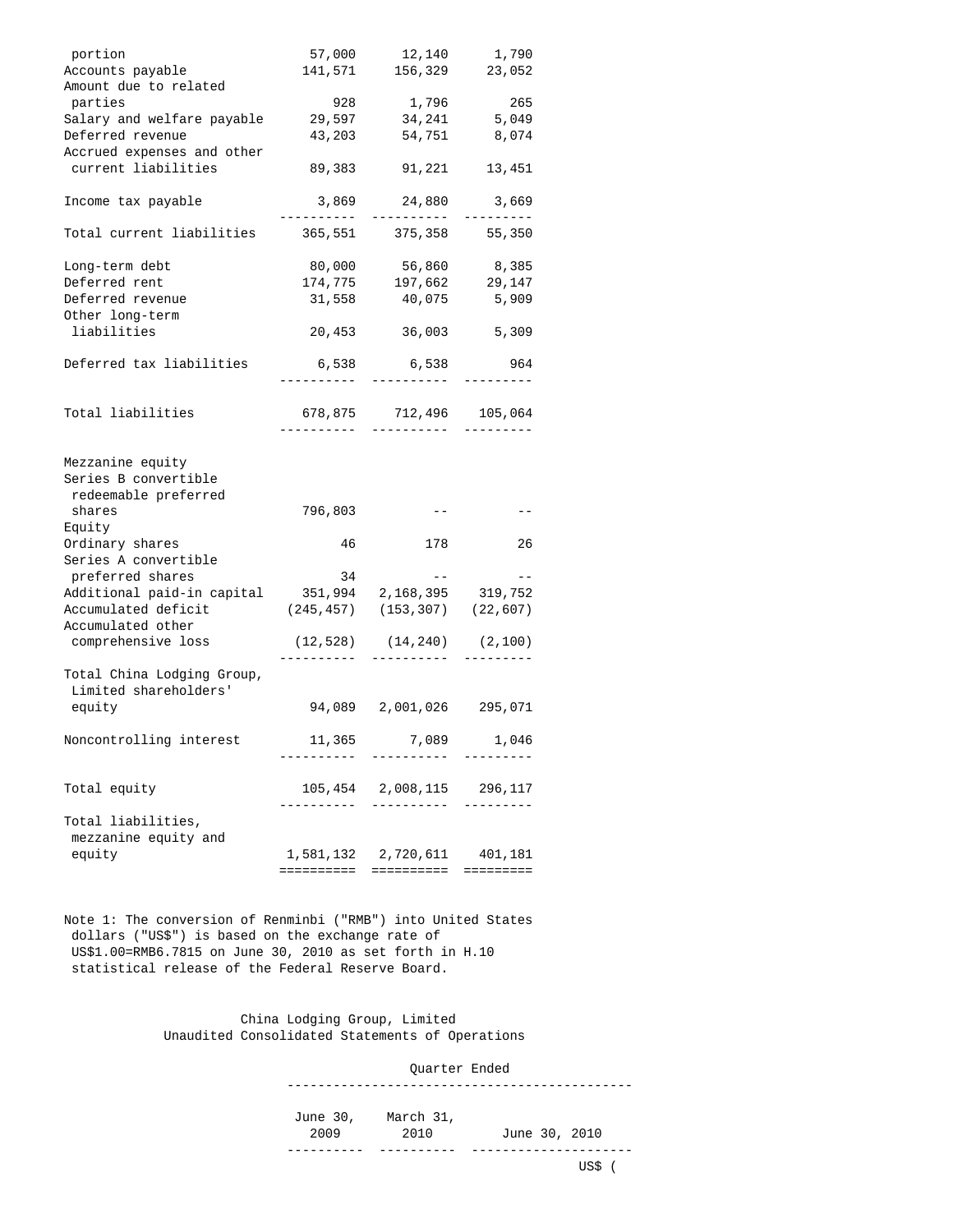|                            | RMB                            | RMB                   | <b>RMB</b>                                         | Note 1)    |
|----------------------------|--------------------------------|-----------------------|----------------------------------------------------|------------|
|                            |                                |                       | (in thousands, except per share and per ADS        |            |
|                            |                                | data)                 |                                                    |            |
| Revenues:                  |                                |                       |                                                    |            |
| Leased-and-operated hotels | 321,528 339,161 432,880 63,833 |                       |                                                    |            |
|                            |                                |                       |                                                    |            |
| Franchised-and-managed     |                                |                       |                                                    |            |
| hotels                     |                                |                       | 12,282 21,569 31,142                               | 4,592      |
|                            |                                | ----------            | -----------                                        | ---------  |
| Total revenues             |                                |                       | 333,810 360,730 464,022 68,425                     |            |
| Less: business tax and     |                                |                       |                                                    |            |
| related surcharges         |                                |                       | $(18, 514)$ $(19, 785)$ $(25, 159)$ $(3, 710)$     |            |
|                            | -----------                    | -----------           | -----------                                        |            |
|                            |                                |                       |                                                    |            |
| Net revenues               |                                |                       | 315,296 340,945 438,863 64,715                     |            |
|                            |                                |                       |                                                    | ---------  |
|                            | -----------                    | -----------           | -----------                                        |            |
|                            |                                |                       |                                                    |            |
| Operating costs and        |                                |                       |                                                    |            |
| expenses:                  |                                |                       |                                                    |            |
| Hotel operating costs      |                                |                       | (239,090) (272,202) (273,633) (40,350)             |            |
| Selling and marketing      |                                |                       |                                                    |            |
| expenses                   |                                |                       | $(16, 305)$ $(14, 511)$ $(16, 507)$ $(2, 434)$     |            |
|                            |                                |                       |                                                    |            |
| General and administrative |                                |                       |                                                    |            |
| expenses                   |                                |                       | $(14, 225)$ $(25, 808)$ $(25, 621)$ $(3, 778)$     |            |
|                            |                                |                       |                                                    |            |
| Pre-opening expenses       |                                |                       | $(7, 718)$ $(11, 216)$ $(18, 564)$ $(2, 738)$      |            |
|                            |                                | ------------          | -----------                                        |            |
| Total operating costs and  |                                |                       |                                                    |            |
| expenses                   |                                |                       | $(277, 338)$ $(323, 737)$ $(334, 325)$ $(49, 300)$ |            |
|                            |                                | -----------           | -----------                                        | ---------- |
|                            | -----------                    |                       |                                                    |            |
| Income from operations     |                                |                       | 37,958 17,208 104,538 15,415                       |            |
| Interest income            | 206                            | 663                   | 1,526                                              | 225        |
| Interest expenses          |                                | $(2, 422)$ $(1, 545)$ | (739)                                              | (109)      |
| Other income               | $ -$                           | $ -$                  | 406                                                | 60         |
| Foreign exchange           |                                |                       |                                                    |            |
| gain/(loss)                | 8                              |                       | $(29)$ $(303)$ $(45)$                              |            |
|                            |                                |                       |                                                    |            |
|                            | __________                     | -----------           | -----------                                        | ---------  |
| Income before income tax   |                                |                       | 35,750 16,297 105,428 15,546                       |            |
|                            |                                |                       |                                                    |            |
| Income tax expense         |                                |                       | $(6,078)$ $(2,626)$ $(23,403)$ $(3,451)$           |            |
|                            |                                |                       |                                                    |            |
| Net income                 |                                |                       | 29,672 13,671 82,025 12,095                        |            |
| Net income attributable to |                                |                       |                                                    |            |
|                            |                                |                       |                                                    |            |
| noncontrolling interests   | (1, 725)                       | (1, 223)              | (2, 323)                                           | (342)      |
|                            |                                | ---------             |                                                    |            |
| Net income attributable to |                                |                       |                                                    |            |
| China Lodging Group,       |                                |                       |                                                    |            |
| Limited                    |                                |                       | 27,947 12,448 79,702 11,753                        |            |
|                            |                                |                       |                                                    |            |
|                            |                                |                       |                                                    |            |
| Net earnings per share     |                                |                       |                                                    |            |
|                            |                                |                       |                                                    |            |
| -- Basic                   | 0.16                           | 0.07                  | 0.33                                               | 0.05       |
| -- Diluted                 | 0.15                           | 0.06                  | 0.32                                               | 0.05       |
|                            |                                |                       |                                                    |            |
| Net earnings per ADS       |                                |                       |                                                    |            |
| -- Basic                   | 0.63                           | 0.26                  | 1.32                                               | 0.20       |
| -- Diluted                 | 0.62                           | 0.25                  | 1.29                                               | 0.19       |
|                            |                                |                       |                                                    |            |
|                            |                                |                       |                                                    |            |
| Weighted average ordinary  |                                |                       |                                                    |            |
| shares outstanding         |                                |                       |                                                    |            |
| -- Basic                   | 55,539                         | 68,582                | 241,018                                            | 241,018    |
| -- Diluted                 | 181,332                        | 196,751               | 246,305                                            | 246,305    |

 Note 1: The conversion of Renminbi ("RMB") into United States dollars ("US\$") is based on the exchange rate of US\$1.00=RMB6.7815 on June 30, 2010 as set forth in H.10 statistical release of the Federal Reserve Board.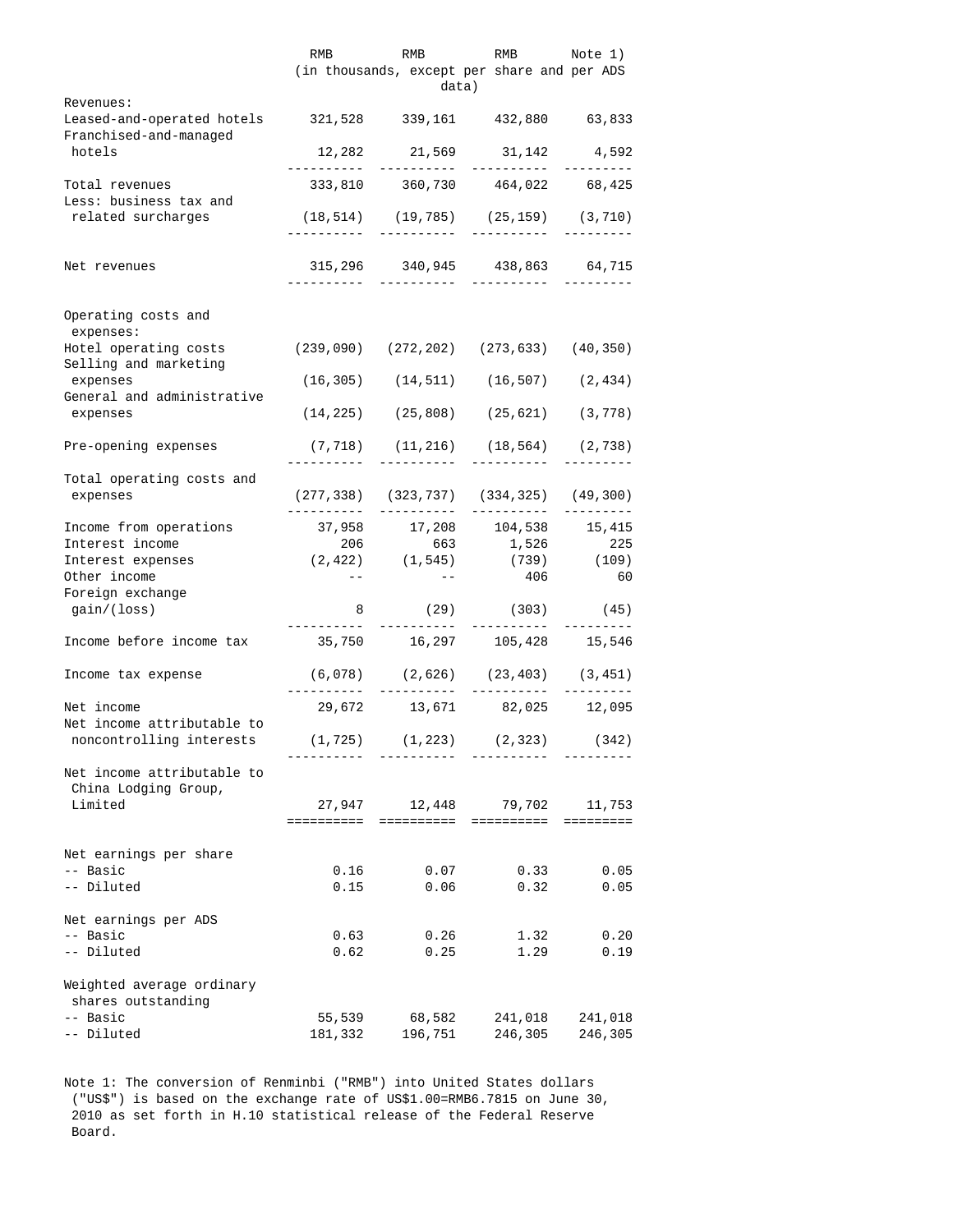### China Lodging Group, Limited Reconciliation of GAAP and Non-GAAP Results

### Quarter Ended June 30, 2010 --------------------------------------------------------------------------

|                                                                                       | GAAP Result               | % of Net<br>Revenues | Share-based<br>Compensation          | % of Net<br>Revenues | Non-GAAP<br>Result        | % of Net<br>Revenues |
|---------------------------------------------------------------------------------------|---------------------------|----------------------|--------------------------------------|----------------------|---------------------------|----------------------|
|                                                                                       | <b>RMB</b><br>(unaudited) |                      | RMB<br>(unaudited)<br>(in thousands) |                      | <b>RMB</b><br>(unaudited) |                      |
| Hotel operating costs<br>Selling and marketing expenses<br>General and administrative | 273,633<br>16,507         | 62.4%<br>3.8%        | 337<br>210                           | 0.1%<br>0.0%         | 273,296<br>16,297         | 62.3%<br>3.7%        |
| expenses                                                                              | 25,621                    | 5.8%                 | 2,437                                | 0.6%                 | 23,184                    | 5.3%                 |
| Pre-opening expenses                                                                  | 18,564                    | 4.2%                 |                                      | 0.0%                 | 18,564<br>-----------     | 4.2%                 |
| Total operating costs and<br>expenses                                                 | 334,325                   |                      | 2,984                                |                      | 331,341                   |                      |
|                                                                                       | ===========               | 76.2%                | ============                         | 0.7%                 | <b>EEEEEEEEEE</b>         | 75.5%                |
| Income from operations                                                                | 104,538<br>===========    | 23.8%                | 2,984<br>============                | 0.7%                 | 107,522                   | 24.5%                |

Quarter Ended June 30, 2010

|                                                              | GAAP Result       | % of Net<br>Revenues | Share-based<br>Compensation | % of Net<br>Revenues | Non-GAAP<br>Result                                                                                                                                                                                                                                                                                                                                                                                                                                                                     | % of Net<br>Revenues |
|--------------------------------------------------------------|-------------------|----------------------|-----------------------------|----------------------|----------------------------------------------------------------------------------------------------------------------------------------------------------------------------------------------------------------------------------------------------------------------------------------------------------------------------------------------------------------------------------------------------------------------------------------------------------------------------------------|----------------------|
|                                                              | US\$ ( Note       |                      |                             |                      |                                                                                                                                                                                                                                                                                                                                                                                                                                                                                        |                      |
|                                                              | 1)<br>(unaudited) |                      | US\$<br>(unaudited)         |                      | US\$<br>(unaudited)                                                                                                                                                                                                                                                                                                                                                                                                                                                                    |                      |
|                                                              |                   |                      | (in thousands)              |                      |                                                                                                                                                                                                                                                                                                                                                                                                                                                                                        |                      |
| Hotel operating costs                                        | 40,350            | 62.4%                | 50                          | $0.1$ %              | 40,300                                                                                                                                                                                                                                                                                                                                                                                                                                                                                 | 62.3%                |
| Selling and marketing expenses<br>General and administrative | 2,434             | 3.8%                 | 31                          | 0.0%                 | 2,403                                                                                                                                                                                                                                                                                                                                                                                                                                                                                  | 3.7%                 |
| expenses                                                     | 3,778             | 5.8%                 | 359                         | 0.6%                 | 3,419                                                                                                                                                                                                                                                                                                                                                                                                                                                                                  | 5.3%                 |
| Pre-opening expenses                                         | 2,738             |                      | $ -$                        |                      | 2,738                                                                                                                                                                                                                                                                                                                                                                                                                                                                                  |                      |
|                                                              |                   | 4.2%                 |                             | 0.0%                 |                                                                                                                                                                                                                                                                                                                                                                                                                                                                                        | 4.2%                 |
| Total operating costs and<br>expenses                        | 49,300            |                      | 440                         |                      | 48,860                                                                                                                                                                                                                                                                                                                                                                                                                                                                                 |                      |
|                                                              | ===========       | 76.2%                | ============                | 0.7%                 | <b>EEEEEEEEEE</b>                                                                                                                                                                                                                                                                                                                                                                                                                                                                      | 75.5%                |
| Income from operations                                       | 15,415            |                      | 440                         |                      | 15,855                                                                                                                                                                                                                                                                                                                                                                                                                                                                                 |                      |
|                                                              | ===========       | 23.8%                | ============                | 0.7%                 | $\begin{array}{cccccccccc} \multicolumn{2}{c}{} & \multicolumn{2}{c}{} & \multicolumn{2}{c}{} & \multicolumn{2}{c}{} & \multicolumn{2}{c}{} & \multicolumn{2}{c}{} & \multicolumn{2}{c}{} & \multicolumn{2}{c}{} & \multicolumn{2}{c}{} & \multicolumn{2}{c}{} & \multicolumn{2}{c}{} & \multicolumn{2}{c}{} & \multicolumn{2}{c}{} & \multicolumn{2}{c}{} & \multicolumn{2}{c}{} & \multicolumn{2}{c}{} & \multicolumn{2}{c}{} & \multicolumn{2}{c}{} & \multicolumn{2}{c}{} & \mult$ | 24.5%                |

#### Quarter Ended Mar 31, 2010 --------------------------------------------------------------------------

|                                                         | GAAP Result               | % of Net<br>Revenues | Share-based<br>Compensation          | % of Net<br>Revenues | Non-GAAP<br>Result        | % of Net<br>Revenues |
|---------------------------------------------------------|---------------------------|----------------------|--------------------------------------|----------------------|---------------------------|----------------------|
|                                                         | <b>RMB</b><br>(unaudited) |                      | RMB<br>(unaudited)<br>(in thousands) |                      | <b>RMB</b><br>(unaudited) |                      |
| Hotel operating costs<br>Selling and marketing expenses | 272,202<br>14,511         | 79.8%<br>4.3%        | 341<br>218                           | 0.1%<br>0.1%         | 271,861<br>14,293         | 79.7%<br>4.2%        |
| General and administrative<br>expenses                  | 25,808                    | 7.6%                 | 2,846                                | 0.8%                 | 22,962                    | 6.7%                 |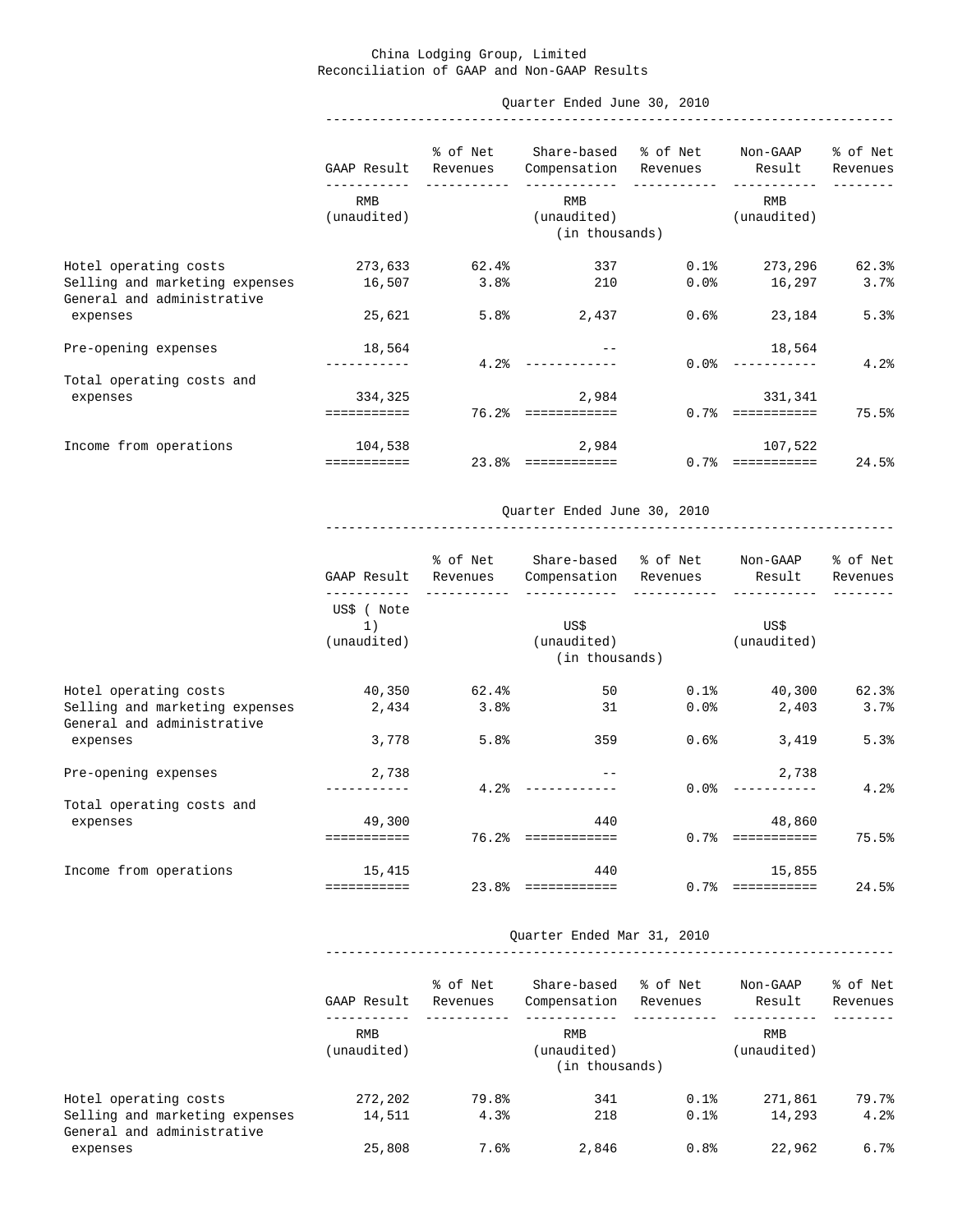| Pre-opening expenses      | 11,216  |       | $ -$         |      | 11,216             |       |
|---------------------------|---------|-------|--------------|------|--------------------|-------|
|                           |         | 3.3%  |              | 0.0% | ----------<br>$ -$ | 3.3%  |
| Total operating costs and |         |       |              |      |                    |       |
| expenses                  | 323,737 |       | 3,405        |      | 320,332            |       |
|                           |         | 95.0% | ============ | 1.0% | ===========        | 94.0% |
| Income from operations    | 17,208  |       | 3,405        |      | 20,613             |       |
|                           |         | ጠይ    |              | 1.0% |                    | 6.0%  |

### Quarter Ended June 30, 2009 --------------------------------------------------------------------------

|                                | GAAP Result<br>RMB | % of Net<br>Revenues | Share-based<br>Compensation<br>RMB | % of Net<br>Revenues | Non-GAAP<br>Result<br><b>RMB</b> | % of Net<br>Revenues |
|--------------------------------|--------------------|----------------------|------------------------------------|----------------------|----------------------------------|----------------------|
|                                | (unaudited)        |                      | (unaudited)<br>(in thousands)      |                      | (unaudited)                      |                      |
|                                |                    |                      |                                    |                      |                                  |                      |
| Hotel operating costs          | 239,090            | 75.9%                | 43                                 | 0.0%                 | 239,047                          | 75.9%                |
| Selling and marketing expenses | 16,305             | 5.2%                 | 51                                 | 0.0%                 | 16,254                           | 5.2%                 |
| General and administrative     |                    |                      |                                    |                      |                                  |                      |
| expenses                       | 14,225             | 4.5%                 | 1,170                              | 0.4%                 | 13,055                           | 4.1%                 |
| Pre-opening expenses           | 7,718              |                      |                                    |                      | 7,718                            |                      |
|                                |                    | 2.4%                 |                                    | 0.0%                 | ---------                        | 2.4%                 |
| Total operating costs and      |                    |                      |                                    |                      |                                  |                      |
| expenses                       | 277,338            |                      | 1,264                              |                      | 276,074                          |                      |
|                                | ===========        | 88.0%                | ============                       | 0.4%                 | ===========                      | 87.6%                |
| Income from operations         | 37,958             |                      | 1,264                              |                      | 39,222                           |                      |
|                                | ===========        | 12.0%                | ============                       | 0.4%                 | ===========                      | 12.4%                |

|                                                                                                                           | Quarter Ended                      |                                                                                                             |                     |                      |  |
|---------------------------------------------------------------------------------------------------------------------------|------------------------------------|-------------------------------------------------------------------------------------------------------------|---------------------|----------------------|--|
|                                                                                                                           | June 30, March 31,<br>2009<br>2010 |                                                                                                             | June 30, 2010       |                      |  |
|                                                                                                                           | RMB                                | RMB<br>(unaudited) (unaudited) (unaudited) (unaudited)<br>(in thousands, except per share and per ADS data) | RMB                 | US\$ ( Note<br>1)    |  |
| Net income attributable to China<br>Lodging Group, Limited (GAAP) 27,947 12,448 79,702 11,753<br>Share-based compensation |                                    |                                                                                                             |                     |                      |  |
| expenses                                                                                                                  |                                    | 1,264 3,405 2,984 440<br>___________                                                                        | _____________       |                      |  |
| Adjusted net income attributable<br>to China Lodging Group, Limited<br>$(non-GAAP)$                                       |                                    | 29,211 15,853 82,686 12,193                                                                                 |                     |                      |  |
| Net earnings per share (GAAP)<br>-- Basic<br>-- Diluted                                                                   |                                    | $0.16$ 0.07<br>$0.15$ 0.06                                                                                  | 0.33                | 0.05<br>0.32<br>0.05 |  |
| Net earnings per ADS (GAAP)<br>-- Basic<br>-- Diluted                                                                     | 0.62                               | 0.63<br>0.25                                                                                                | $0.26$ 1.32<br>1.29 | 0.20<br>0.19         |  |
| Adjusted net earnings per share<br>(non-GAAP)<br>-- Basic                                                                 |                                    | $0.16$ 0.08                                                                                                 | 0.34                | 0.05                 |  |
| -- Diluted                                                                                                                |                                    | 0.16<br>0.08                                                                                                | 0.34                | 0.05                 |  |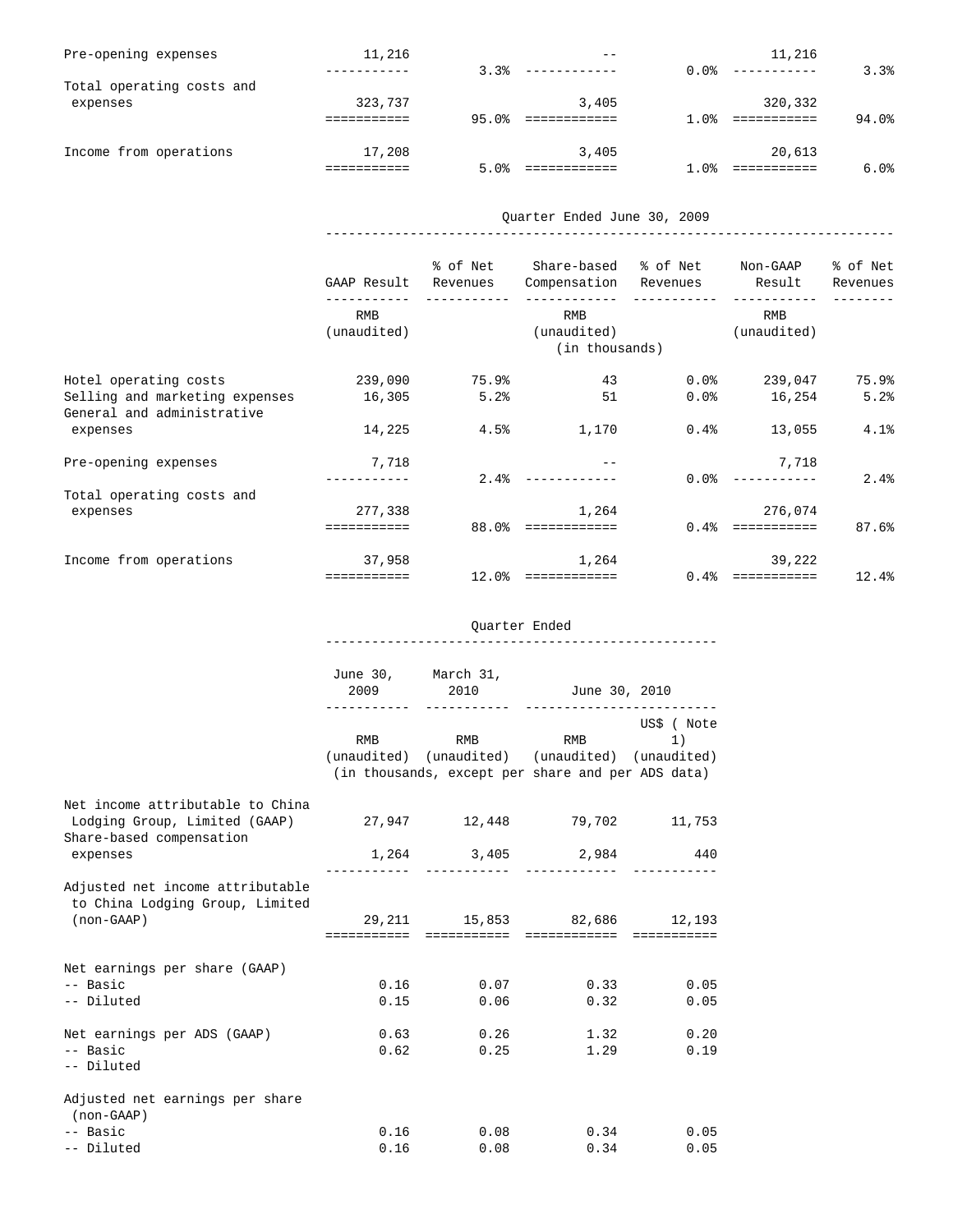| Adjusted net earnings per ADS (non-GAAP)     |        |        |         |         |
|----------------------------------------------|--------|--------|---------|---------|
| -- Basic                                     | 0.66   | 0.33   | 1.37    | 0.20    |
| -- Diluted                                   | 0.64   | 0.32   | 1.34    | 0.20    |
| Weighted average ordinary shares outstanding |        |        |         |         |
|                                              |        |        |         |         |
| -- Basic                                     | 55,539 | 68,582 | 241,018 | 241,018 |

|                                                                                                                                                                           | Ouarter Ended<br>------------------------------------ |                    |                                                                         |             |  |
|---------------------------------------------------------------------------------------------------------------------------------------------------------------------------|-------------------------------------------------------|--------------------|-------------------------------------------------------------------------|-------------|--|
|                                                                                                                                                                           |                                                       | June 30, March 31, | 2009 2010 June 30, 2010<br>______________                               |             |  |
|                                                                                                                                                                           |                                                       | (in thousands)     | RMB RMB RMB 1)<br>(unaudited) (unaudited) (unaudited) (unaudited)       | US\$ ( Note |  |
| Net income attributable to China<br>Lodging Group, Limited (GAAP) 27,947 12,448 79,702 11,753<br>Interest expenses<br>Income tax expense<br>Depreciation and amortization |                                                       |                    | 2,422 1,545 739 109<br>6,078 2,626 23,403 3,451<br>34,837 38,246 40,624 | 5,990       |  |
| EBITDA (non-GAAP)                                                                                                                                                         |                                                       |                    | 71,284 54,865 144,468 21,303                                            |             |  |
| Pre-opening expenses                                                                                                                                                      |                                                       |                    | 7,718 11,216 18,564 2,738                                               |             |  |
| EBITDA from operating hotels<br>$(non-GAAP)$                                                                                                                              | -------------                                         | ===========        | 79,002 66,081 163,032 24,041<br>============                            | =========== |  |

 Note 1: The conversion of Renminbi ("RMB") into United States dollars ("US\$") is based on the exchange rate of US\$1.00=RMB6.7815 on June 30, 2010 as set forth in H.10 statistical release of the Federal Reserve Board.

| Operational Data               | China Lodging<br>Group, Limited |        |        |
|--------------------------------|---------------------------------|--------|--------|
|                                |                                 | As of  |        |
|                                | June                            | March  | June   |
|                                | 30.                             | 31,    | 30.    |
|                                | 2009                            | 2009   | 2010   |
| Total hotels in operation:     | 200                             | 282    | 324    |
| Leased-and-operated hotels     | 160                             | 178    | 187    |
| Franchised-and-managed hotels  | 40                              | 104    | 137    |
| Total Hotel rooms in operation | 24,707                          | 33,650 | 37,782 |
|                                |                                 |        |        |

|                                |                 | As ot  |                 |
|--------------------------------|-----------------|--------|-----------------|
|                                | June            | March  | June            |
|                                | 30 <sub>1</sub> | 31,    | 30 <sub>1</sub> |
|                                | 2009            | 2009   | 2010            |
| Total hotels in operation:     | 200             | 282    | 324             |
| Leased-and-operated hotels     | 160             | 178    | 187             |
| Franchised-and-managed hotels  | 40              | 104    | 137             |
| Total Hotel rooms in operation | 24,707          | 33,650 | 37,782          |
| Leased-and-operated hotels     | 20,235          | 22,334 | 23,331          |
| Franchised-and-managed hotels  | 4,472           | 11,316 | 14,451          |
| Number of cities               | 38              | 47     | 51              |

|                                  |                 | For the quarter ended |      |
|----------------------------------|-----------------|-----------------------|------|
|                                  |                 |                       |      |
|                                  | June            | March                 | June |
|                                  | 30 <sub>1</sub> | 31.                   | 30,  |
|                                  | 2009            | 2010                  | 2010 |
| Occupancy rate (as a percentage) |                 |                       |      |
| Leased-and-operated hotels       | 96%             | 95%                   | 100% |
| Franchised-and-managed hotels    | 91%             | 88%                   | 94%  |
| Total hotels in operation        | 96%             | 93%                   | 98%  |